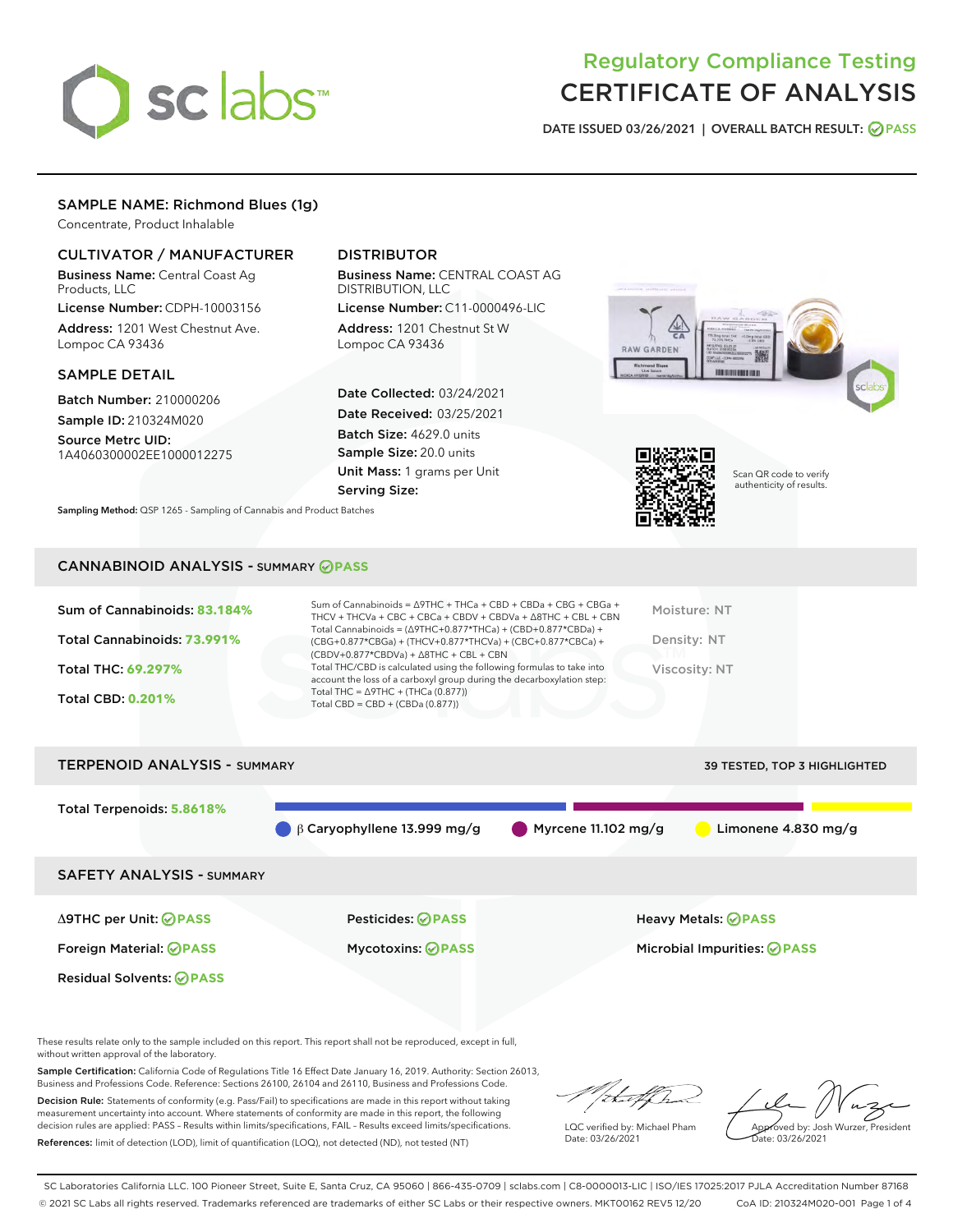



RICHMOND BLUES (1G) | DATE ISSUED 03/26/2021 | OVERALL BATCH RESULT: **O PASS** 

#### CANNABINOID TEST RESULTS - 03/26/2021 @ PASS

Tested by high-performance liquid chromatography with diode-array detection (HPLC-DAD). **Method:** QSP 1157 - Analysis of Cannabinoids by HPLC-DAD

#### TOTAL CANNABINOIDS: **73.991%**

Total Cannabinoids (Total THC) + (Total CBD) + (Total CBG) + (Total THCV) + (Total CBC) + (Total CBDV) + ∆8THC + CBL + CBN

TOTAL THC: **69.297%** Total THC (∆9THC+0.877\*THCa)

TOTAL CBD: **0.201%**

Total CBD (CBD+0.877\*CBDa)

TOTAL CBG: 1.81% Total CBG (CBG+0.877\*CBGa)

TOTAL THCV: 1.523% Total THCV (THCV+0.877\*THCVa)

TOTAL CBC: 1.16% Total CBC (CBC+0.877\*CBCa)

TOTAL CBDV: ND Total CBDV (CBDV+0.877\*CBDVa)

| <b>COMPOUND</b> | LOD/LOQ<br>(mg/g)          | <b>MEASUREMENT</b><br><b>UNCERTAINTY</b><br>(mg/g) | <b>RESULT</b><br>(mg/g) | <b>RESULT</b><br>(%) |
|-----------------|----------------------------|----------------------------------------------------|-------------------------|----------------------|
| <b>THCa</b>     | 0.05/0.14                  | ±18.042                                            | 702.02                  | 70.202               |
| <b>A9THC</b>    | 0.06/0.26                  | ±2.659                                             | 77.30                   | 7.730                |
| <b>THCVa</b>    | 0.07 / 0.20                | ±0.829                                             | 17.37                   | 1.737                |
| <b>CBGa</b>     | 0.1/0.2                    | ±0.74                                              | 14.2                    | 1.42                 |
| <b>CBCa</b>     | 0.07 / 0.28                | ±0.580                                             | 11.86                   | 1.186                |
| <b>CBG</b>      | 0.06/0.19                  | ±0.221                                             | 5.60                    | 0.560                |
| <b>CBDa</b>     | 0.02/0.19                  | ±0.067                                             | 2.29                    | 0.229                |
| <b>CBC</b>      | 0.2 / 0.5                  | ±0.04                                              | 1.2                     | 0.12                 |
| A8THC           | 0.1 / 0.4                  | N/A                                                | <b>ND</b>               | <b>ND</b>            |
| <b>THCV</b>     | 0.1/0.2                    | N/A                                                | <b>ND</b>               | <b>ND</b>            |
| <b>CBD</b>      | 0.07/0.29                  | N/A                                                | <b>ND</b>               | <b>ND</b>            |
| <b>CBDV</b>     | 0.04 / 0.15                | N/A                                                | <b>ND</b>               | <b>ND</b>            |
| <b>CBDVa</b>    | 0.03/0.53                  | N/A                                                | <b>ND</b>               | <b>ND</b>            |
| <b>CBL</b>      | 0.06 / 0.24                | N/A                                                | <b>ND</b>               | <b>ND</b>            |
| <b>CBN</b>      | 0.1/0.3                    | N/A                                                | <b>ND</b>               | <b>ND</b>            |
|                 | <b>SUM OF CANNABINOIDS</b> |                                                    | 831.84 mg/g             | 83.184%              |

#### **UNIT MASS: 1 grams per Unit**

| ∆9THC per Unit                        | 1120 per-package limit | 77.30 mg/unit<br><b>PASS</b> |  |
|---------------------------------------|------------------------|------------------------------|--|
| <b>Total THC per Unit</b>             |                        | 692.97 mg/unit               |  |
| <b>CBD per Unit</b>                   |                        | <b>ND</b>                    |  |
| <b>Total CBD per Unit</b>             |                        | $2.01$ mg/unit               |  |
| Sum of Cannabinoids<br>per Unit       |                        | 831.84 mg/unit               |  |
| <b>Total Cannabinoids</b><br>per Unit |                        | 739.91 mg/unit               |  |
| <b>MOISTURE TEST RESULT</b>           | DENSITY TEST RESULT    | <b>VISCOSITY TEST RESULT</b> |  |

Not Tested

**MOISTURE TEST RESULT**

Not Tested

Not Tested

#### TERPENOID TEST RESULTS - 03/26/2021

Terpene analysis utilizing gas chromatography-flame ionization detection (GC-FID). **Method:** QSP 1192 - Analysis of Terpenoids by GC-FID

| <b>COMPOUND</b>         | LOD/LOQ<br>(mg/g) | <b>MEASUREMENT</b><br><b>UNCERTAINTY</b><br>(mg/g) | <b>RESULT</b><br>(mg/g)                         | <b>RESULT</b><br>$(\%)$ |
|-------------------------|-------------------|----------------------------------------------------|-------------------------------------------------|-------------------------|
| B Caryophyllene         | 0.004 / 0.012     | ±0.4984                                            | 13.999                                          | 1.3999                  |
| <b>Myrcene</b>          | 0.008 / 0.025     | ±0.1432                                            | 11.102                                          | 1.1102                  |
| Limonene                | 0.005 / 0.016     | ±0.0691                                            | 4.830                                           | 0.4830                  |
| $\alpha$ Humulene       | 0.009 / 0.029     | ±0.1456                                            | 4.535                                           | 0.4535                  |
| trans-β-Farnesene       | 0.008 / 0.025     | ±0.1423                                            | 4.009                                           | 0.4009                  |
| $\alpha$ Bisabolol      | 0.008 / 0.026     | ±0.2033                                            | 3.807                                           | 0.3807                  |
| Terpinolene             | 0.008 / 0.026     | ±0.0649                                            | 3.168                                           | 0.3168                  |
| Linalool                | 0.009 / 0.032     | ±0.1187                                            | 3.124                                           | 0.3124                  |
| Guaiol                  | 0.009 / 0.030     | ±0.1097                                            | 2.324                                           | 0.2324                  |
| Ocimene                 | 0.011 / 0.038     | ±0.0508                                            | 1.584                                           | 0.1584                  |
| Nerolidol               | 0.009 / 0.028     | ±0.0689                                            | 1.095                                           | 0.1095                  |
| Terpineol               | 0.016 / 0.055     | ±0.0603                                            | 0.982                                           | 0.0982                  |
| Fenchol                 | 0.010 / 0.034     | ±0.0310                                            | 0.800                                           | 0.0800                  |
| $\beta$ Pinene          | 0.004 / 0.014     | ±0.0088                                            | 0.765                                           | 0.0765                  |
| Caryophyllene<br>Oxide  | 0.010 / 0.033     | ±0.0307                                            | 0.668                                           | 0.0668                  |
| $\alpha$ Pinene         | 0.005 / 0.017     | ±0.0054                                            | 0.623                                           | 0.0623                  |
| Valencene               | 0.009 / 0.030     | ±0.0198                                            | 0.287                                           | 0.0287                  |
| <b>Borneol</b>          | 0.005 / 0.016     | ±0.0116                                            | 0.277                                           | 0.0277                  |
| Citronellol             | 0.003 / 0.010     | ±0.0043                                            | 0.089                                           | 0.0089                  |
| Fenchone                | 0.009 / 0.028     | ±0.0025                                            | 0.087                                           | 0.0087                  |
| $\alpha$ Phellandrene   | 0.006 / 0.020     | ±0.0008                                            | 0.061                                           | 0.0061                  |
| $\gamma$ Terpinene      | 0.006 / 0.018     | ±0.0010                                            | 0.060                                           | 0.0060                  |
| $\alpha$ Terpinene      | 0.005 / 0.017     | ±0.0009                                            | 0.058                                           | 0.0058                  |
| Camphene                | 0.005 / 0.015     | ±0.0006                                            | 0.056                                           | 0.0056                  |
| Geraniol                | 0.002 / 0.007     | ±0.0021                                            | 0.047                                           | 0.0047                  |
| 3 Carene                | 0.005 / 0.018     | ±0.0006                                            | 0.045                                           | 0.0045                  |
| Sabinene Hydrate        | 0.006 / 0.022     | ±0.0017                                            | 0.043                                           | 0.0043                  |
| Sabinene                | 0.004 / 0.014     | ±0.0005                                            | 0.039                                           | 0.0039                  |
| Nerol                   | 0.003 / 0.011     | ±0.0012                                            | 0.028                                           | 0.0028                  |
| Eucalyptol              | 0.006 / 0.018     | ±0.0007                                            | 0.026                                           | 0.0026                  |
| p-Cymene                | 0.005 / 0.016     | N/A                                                | <loq< th=""><th><loq< th=""></loq<></th></loq<> | <loq< th=""></loq<>     |
| (-)-Isopulegol          | 0.005 / 0.016     | N/A                                                | ND                                              | <b>ND</b>               |
| Camphor                 | 0.006 / 0.019     | N/A                                                | ND                                              | ND                      |
| Isoborneol              | 0.004 / 0.012     | N/A                                                | ND                                              | <b>ND</b>               |
| Menthol                 | 0.008 / 0.025     | N/A                                                | ND                                              | ND                      |
| R-(+)-Pulegone          | 0.003 / 0.011     | N/A                                                | ND                                              | ND                      |
| <b>Geranyl Acetate</b>  | 0.004 / 0.014     | N/A                                                | ND                                              | ND                      |
| $\alpha$ Cedrene        | 0.005 / 0.016     | N/A                                                | ND                                              | ND                      |
| Cedrol                  | 0.008 / 0.027     | N/A                                                | ND                                              | <b>ND</b>               |
| <b>TOTAL TERPENOIDS</b> |                   |                                                    | 58.618 mg/g                                     | 5.8618%                 |

SC Laboratories California LLC. 100 Pioneer Street, Suite E, Santa Cruz, CA 95060 | 866-435-0709 | sclabs.com | C8-0000013-LIC | ISO/IES 17025:2017 PJLA Accreditation Number 87168 © 2021 SC Labs all rights reserved. Trademarks referenced are trademarks of either SC Labs or their respective owners. MKT00162 REV5 12/20 CoA ID: 210324M020-001 Page 2 of 4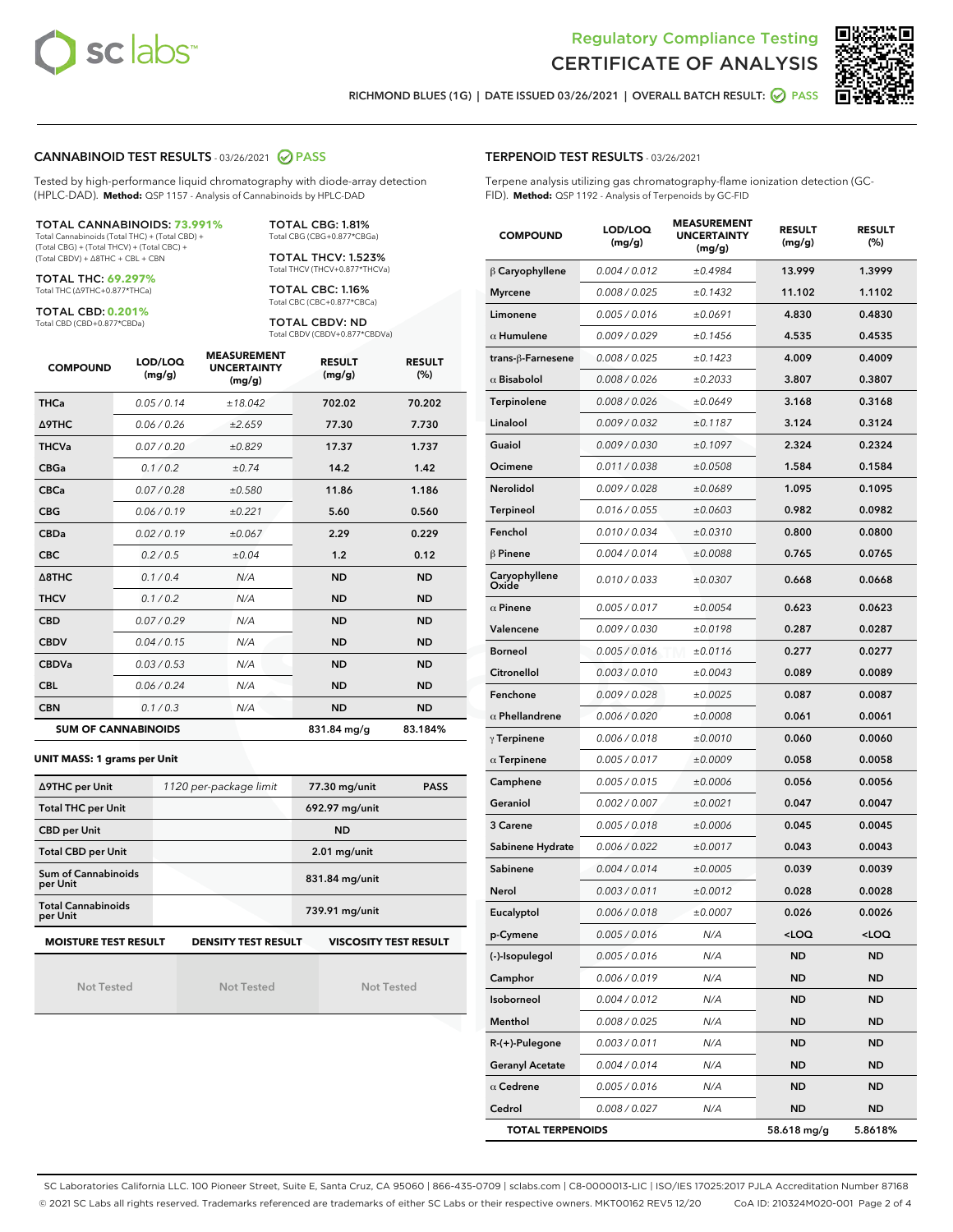



RICHMOND BLUES (1G) | DATE ISSUED 03/26/2021 | OVERALL BATCH RESULT:  $\bigcirc$  PASS

# CATEGORY 1 PESTICIDE TEST RESULTS - 03/26/2021 2 PASS

Pesticide and plant growth regulator analysis utilizing high-performance liquid chromatography-mass spectrometry (HPLC-MS) or gas chromatography-mass spectrometry (GC-MS). \*GC-MS utilized where indicated. **Method:** QSP 1212 - Analysis of Pesticides and Mycotoxins by LC-MS or QSP 1213 - Analysis of Pesticides by GC-MS

| <b>COMPOUND</b>             | LOD/LOQ<br>$(\mu g/g)$ | <b>ACTION</b><br><b>LIMIT</b><br>$(\mu q/q)$ | <b>MEASUREMENT</b><br><b>UNCERTAINTY</b><br>$(\mu g/g)$ | <b>RESULT</b><br>$(\mu g/g)$ | <b>RESULT</b> |
|-----------------------------|------------------------|----------------------------------------------|---------------------------------------------------------|------------------------------|---------------|
| Aldicarb                    | 0.03 / 0.08            | $\ge$ LOD                                    | N/A                                                     | <b>ND</b>                    | <b>PASS</b>   |
| Carbofuran                  | 0.02/0.05              | $>$ LOD                                      | N/A                                                     | <b>ND</b>                    | <b>PASS</b>   |
| Chlordane*                  | 0.03 / 0.08            | $\ge$ LOD                                    | N/A                                                     | <b>ND</b>                    | <b>PASS</b>   |
| Chlorfenapyr*               | 0.03/0.10              | $\ge$ LOD                                    | N/A                                                     | <b>ND</b>                    | <b>PASS</b>   |
| Chlorpyrifos                | 0.02 / 0.06            | $\ge$ LOD                                    | N/A                                                     | <b>ND</b>                    | <b>PASS</b>   |
| Coumaphos                   | 0.02 / 0.07            | $>$ LOD                                      | N/A                                                     | <b>ND</b>                    | <b>PASS</b>   |
| <b>Daminozide</b>           | 0.02 / 0.07            | $\ge$ LOD                                    | N/A                                                     | <b>ND</b>                    | <b>PASS</b>   |
| <b>DDVP</b><br>(Dichlorvos) | 0.03/0.09              | $\ge$ LOD                                    | N/A                                                     | <b>ND</b>                    | <b>PASS</b>   |
| <b>Dimethoate</b>           | 0.03 / 0.08            | $\ge$ LOD                                    | N/A                                                     | <b>ND</b>                    | <b>PASS</b>   |
| Ethoprop(hos)               | 0.03/0.10              | $\ge$ LOD                                    | N/A                                                     | <b>ND</b>                    | <b>PASS</b>   |
| Etofenprox                  | 0.02 / 0.06            | $\ge$ LOD                                    | N/A                                                     | <b>ND</b>                    | <b>PASS</b>   |
| Fenoxycarb                  | 0.03 / 0.08            | $\ge$ LOD                                    | N/A                                                     | <b>ND</b>                    | <b>PASS</b>   |
| Fipronil                    | 0.03/0.08              | $>$ LOD                                      | N/A                                                     | <b>ND</b>                    | <b>PASS</b>   |
| Imazalil                    | 0.02 / 0.06            | $\ge$ LOD                                    | N/A                                                     | <b>ND</b>                    | <b>PASS</b>   |
| Methiocarb                  | 0.02 / 0.07            | $\ge$ LOD                                    | N/A                                                     | <b>ND</b>                    | <b>PASS</b>   |
| Methyl<br>parathion         | 0.03/0.10              | $>$ LOD                                      | N/A                                                     | <b>ND</b>                    | <b>PASS</b>   |
| <b>Mevinphos</b>            | 0.03/0.09              | $>$ LOD                                      | N/A                                                     | <b>ND</b>                    | <b>PASS</b>   |
| Paclobutrazol               | 0.02 / 0.05            | $\ge$ LOD                                    | N/A                                                     | <b>ND</b>                    | <b>PASS</b>   |
| Propoxur                    | 0.03/0.09              | $\ge$ LOD                                    | N/A                                                     | <b>ND</b>                    | <b>PASS</b>   |
| Spiroxamine                 | 0.03 / 0.08            | $\ge$ LOD                                    | N/A                                                     | <b>ND</b>                    | <b>PASS</b>   |
| <b>Thiacloprid</b>          | 0.03/0.10              | $\ge$ LOD                                    | N/A                                                     | <b>ND</b>                    | <b>PASS</b>   |

# CATEGORY 2 PESTICIDE TEST RESULTS - 03/26/2021 @ PASS

| <b>COMPOUND</b>   | LOD/LOQ<br>$(\mu g/g)$ | <b>ACTION</b><br><b>LIMIT</b><br>$(\mu g/g)$ | <b>MEASUREMENT</b><br><b>UNCERTAINTY</b><br>$(\mu g/g)$ | <b>RESULT</b><br>$(\mu g/g)$ | <b>RESULT</b> |
|-------------------|------------------------|----------------------------------------------|---------------------------------------------------------|------------------------------|---------------|
| Abamectin         | 0.03/0.10              | 0.1                                          | N/A                                                     | <b>ND</b>                    | <b>PASS</b>   |
| Acephate          | 0.02/0.07              | 0.1                                          | N/A                                                     | <b>ND</b>                    | <b>PASS</b>   |
| Acequinocyl       | 0.02/0.07              | 0.1                                          | N/A                                                     | <b>ND</b>                    | <b>PASS</b>   |
| Acetamiprid       | 0.02/0.05              | 0.1                                          | N/A                                                     | <b>ND</b>                    | <b>PASS</b>   |
| Azoxystrobin      | 0.02/0.07              | 0.1                                          | N/A                                                     | <b>ND</b>                    | <b>PASS</b>   |
| <b>Bifenazate</b> | 0.01/0.04              | 0.1                                          | N/A                                                     | <b>ND</b>                    | <b>PASS</b>   |
| <b>Bifenthrin</b> | 0.02/0.05              | 3                                            | N/A                                                     | <b>ND</b>                    | <b>PASS</b>   |
| <b>Boscalid</b>   | 0.03/0.09              | 0.1                                          | N/A                                                     | <b>ND</b>                    | <b>PASS</b>   |

| <b>COMPOUND</b>               | <b>LOD/LOQ</b><br>$(\mu g/g)$ | <b>ACTION</b><br><b>LIMIT</b><br>$(\mu g/g)$ | <b>MEASUREMENT</b><br><b>UNCERTAINTY</b><br>(µg/g) | <b>RESULT</b><br>(µg/g) | <b>RESULT</b> |
|-------------------------------|-------------------------------|----------------------------------------------|----------------------------------------------------|-------------------------|---------------|
| Captan                        | 0.19/0.57                     | 0.7                                          | N/A                                                | <b>ND</b>               | <b>PASS</b>   |
| Carbaryl                      | 0.02 / 0.06                   | 0.5                                          | N/A                                                | ND                      | <b>PASS</b>   |
| Chlorantranilip-<br>role      | 0.04 / 0.12                   | 10                                           | N/A                                                | ND                      | <b>PASS</b>   |
| Clofentezine                  | 0.03/0.09                     | 0.1                                          | N/A                                                | ND                      | <b>PASS</b>   |
| Cyfluthrin                    | 0.12 / 0.38                   | $\overline{2}$                               | N/A                                                | ND                      | <b>PASS</b>   |
| Cypermethrin                  | 0.11 / 0.32                   | 1                                            | N/A                                                | ND                      | <b>PASS</b>   |
| <b>Diazinon</b>               | 0.02 / 0.05                   | 0.1                                          | N/A                                                | ND                      | PASS          |
| Dimethomorph                  | 0.03 / 0.09                   | 2                                            | N/A                                                | ND                      | <b>PASS</b>   |
| Etoxazole                     | 0.02 / 0.06                   | 0.1                                          | N/A                                                | ND                      | <b>PASS</b>   |
| Fenhexamid                    | 0.03 / 0.09                   | 0.1                                          | N/A                                                | ND                      | <b>PASS</b>   |
| Fenpyroximate                 | 0.02 / 0.06                   | 0.1                                          | N/A                                                | ND                      | <b>PASS</b>   |
| Flonicamid                    | 0.03 / 0.10                   | 0.1                                          | N/A                                                | ND                      | <b>PASS</b>   |
| Fludioxonil                   | 0.03/0.10                     | 0.1                                          | N/A                                                | ND                      | PASS          |
| Hexythiazox                   | 0.02 / 0.07                   | 0.1                                          | N/A                                                | ND                      | <b>PASS</b>   |
| Imidacloprid                  | 0.04 / 0.11                   | 5                                            | N/A                                                | ND                      | <b>PASS</b>   |
| Kresoxim-methyl               | 0.02 / 0.07                   | 0.1                                          | N/A                                                | ND                      | <b>PASS</b>   |
| <b>Malathion</b>              | 0.03 / 0.09                   | 0.5                                          | N/A                                                | ND                      | <b>PASS</b>   |
| Metalaxyl                     | 0.02 / 0.07                   | 2                                            | N/A                                                | ND                      | <b>PASS</b>   |
| Methomyl                      | 0.03 / 0.10                   | 1                                            | N/A                                                | ND                      | PASS          |
| Myclobutanil                  | 0.03 / 0.09                   | 0.1                                          | N/A                                                | ND                      | <b>PASS</b>   |
| Naled                         | 0.02 / 0.07                   | 0.1                                          | N/A                                                | ND                      | <b>PASS</b>   |
| Oxamyl                        | 0.04 / 0.11                   | 0.5                                          | N/A                                                | ND                      | PASS          |
| Pentachloronitro-<br>benzene* | 0.03 / 0.09                   | 0.1                                          | N/A                                                | ND                      | <b>PASS</b>   |
| Permethrin                    | 0.04 / 0.12                   | 0.5                                          | N/A                                                | ND                      | <b>PASS</b>   |
| Phosmet                       | 0.03/0.10                     | 0.1                                          | N/A                                                | ND                      | <b>PASS</b>   |
| Piperonylbu-<br>toxide        | 0.02 / 0.07                   | 3                                            | N/A                                                | ND                      | <b>PASS</b>   |
| Prallethrin                   | 0.03 / 0.08                   | 0.1                                          | N/A                                                | ND                      | <b>PASS</b>   |
| Propiconazole                 | 0.02 / 0.07                   | 0.1                                          | N/A                                                | ND                      | <b>PASS</b>   |
| Pyrethrins                    | 0.04 / 0.12                   | 0.5                                          | N/A                                                | ND                      | PASS          |
| Pyridaben                     | 0.02 / 0.07                   | 0.1                                          | N/A                                                | ND                      | PASS          |
| Spinetoram                    | 0.02 / 0.07                   | 0.1                                          | N/A                                                | ND                      | <b>PASS</b>   |
| Spinosad                      | 0.02 / 0.07                   | 0.1                                          | N/A                                                | ND                      | <b>PASS</b>   |
| Spiromesifen                  | 0.02 / 0.05                   | 0.1                                          | N/A                                                | ND                      | <b>PASS</b>   |
| Spirotetramat                 | 0.02 / 0.06                   | 0.1                                          | N/A                                                | ND                      | <b>PASS</b>   |
| Tebuconazole                  | 0.02 / 0.07                   | 0.1                                          | N/A                                                | ND                      | <b>PASS</b>   |
| Thiamethoxam                  | 0.03 / 0.10                   | 5                                            | N/A                                                | ND                      | <b>PASS</b>   |
| Trifloxystrobin               | 0.03 / 0.08                   | 0.1                                          | N/A                                                | ND                      | <b>PASS</b>   |